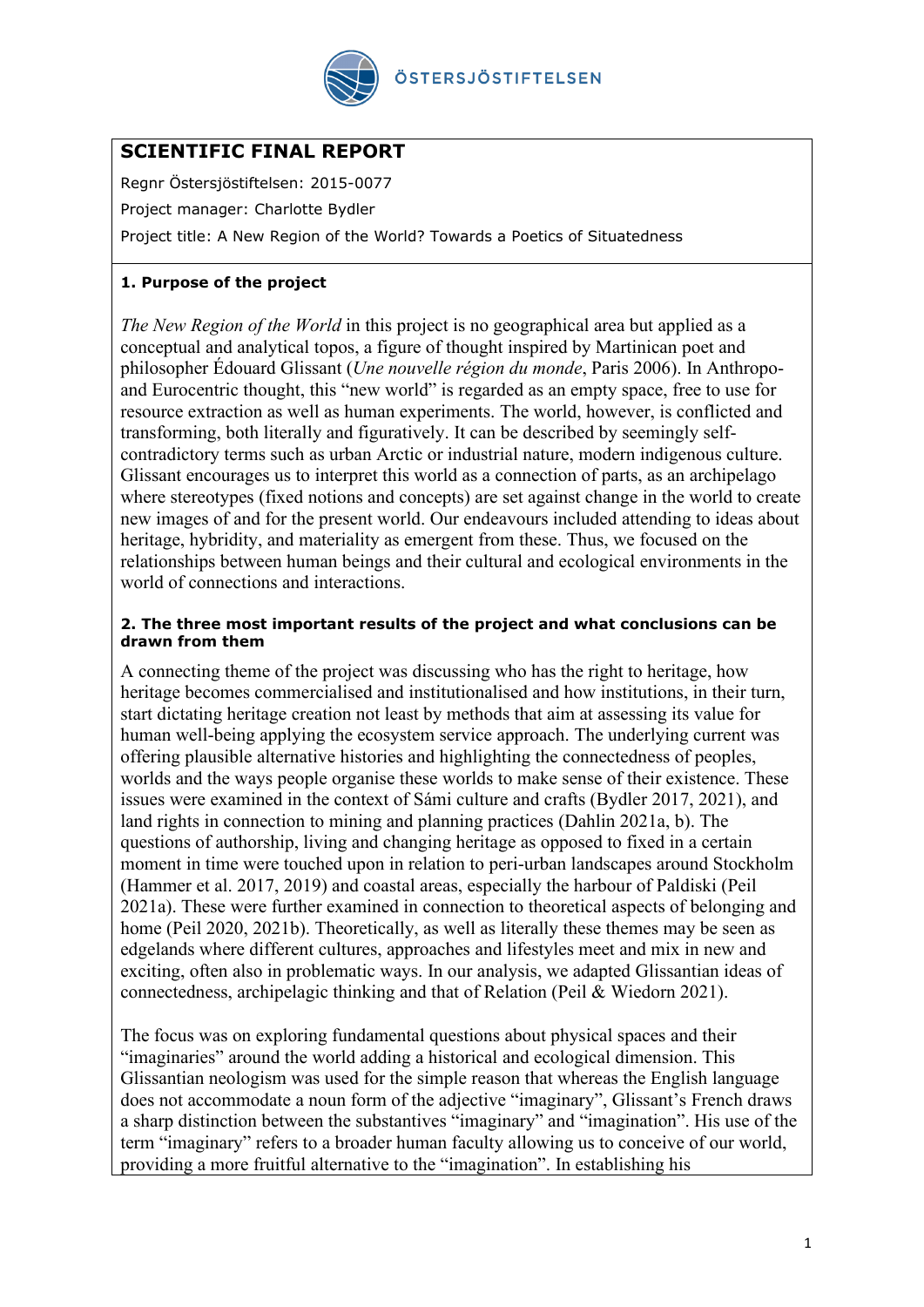

## ÖSTERSJÖSTIFTELSEN

contradistinction between the imaginary and the imagination, Glissant (*Philosophie de la Relation* 2009: 112; Michael Wiedorn's translation) holds that: "The world as representation is given in the imagination but insofar as it is also the *Tout-Monde*, which is to say a non-totalitarian totality, whose details and multiplicity are not lost, it opens itself up to the imaginary". With the *Tout-Monde* Glissant embraced both particularity and totality, which, in his view, were in a symbiotic relationship, both dependent on and influenced by each other. This world may be seen as connected by a Glissantian rhizome or archipelagic thinking, which idea was expressed as a special collection in *Karib – Nordic Journal of Caribbean Studies*. In summary, the project presented a New Region of the World that is neither a solution nor an answer but rather a source of creation and creativity, an opening for new journeys across the disciplines to think differently.

The project was also an exploration of a possibility to practice, in Édouard Glissant's terms, "archipelagic thinking" and his poetics and to format the performance as academic text connecting new imaginaries and storytelling with other species humans share the planet Earth with. Archipelagic thought was associated with the privileging of suppositions over conclusions, with prominence accorded to particularity, to the smallest to be considered, existing alongside an awareness of the entire world. It is a habitual world with limited resources requiring careful and inventive approaches that acknowledge unprecedented and unpredictable effects ranging from the levels of bacteria and viruses to insects and snails, as well as rodents and other mammals. Humans share this world with many other creatures, the effects of this involvement have never been as glaringly evident as at the time of completing this work in 2021.

## **3. The project's contribution to the international research frontline**

The project made a significant contribution to international Glissant studies (for reference see, Library of Glissant Studies, https://www.glissantstudies.com) by shifting the focus to how Glissant's work continues to be interpreted in new ways in disciplines other than philosophy or literary studies. Fundamental questions about physical spaces and their "imaginaries" (in a Glissantian sense) around the world, with special attention to the Baltic (and Arctic and the Sami culture), were explored. The project also embarked on finding ways to combine ecology, natural and cultural heritage in discussing the future in landscape planning.

The project also identified new images of, and for, the contemporary world in respect to Sámi culture. The work by artist Lisa Vipola – a self-taught in the craft of *duódji*, meaning that she has not acquired the skills from her forbears – may be interpreted as "cultural appropriation" – an inappropriate use of the culture of another group, which lead to discussing issues of commercialisation and rights to heritage. An analysis of the Swedish National Agency (Statens konstråd) commissioning an installation for a kindergarten playground in Jokkmokk expanded on the issues of native language and extraction of resources in Sápmi. Sámi *duodjárs* (practicians of *duódji*) and multi-artists Joar Nango and Anders Rimpi created *Giella* (Language) aiming at revitalizing the Sámi languages. Glissant distinguished between two ways of self-expression – *langue* and *langage* –, closest conveyed in English as the neologisms *voice-language* and *use-language*. Like these artists, Glissant was also from communities whose native languages (*langue*) were considered second-rate by those in power. By contrast, they both have enjoyed play in their professional language (*langage*) to highlight and question such presumptions.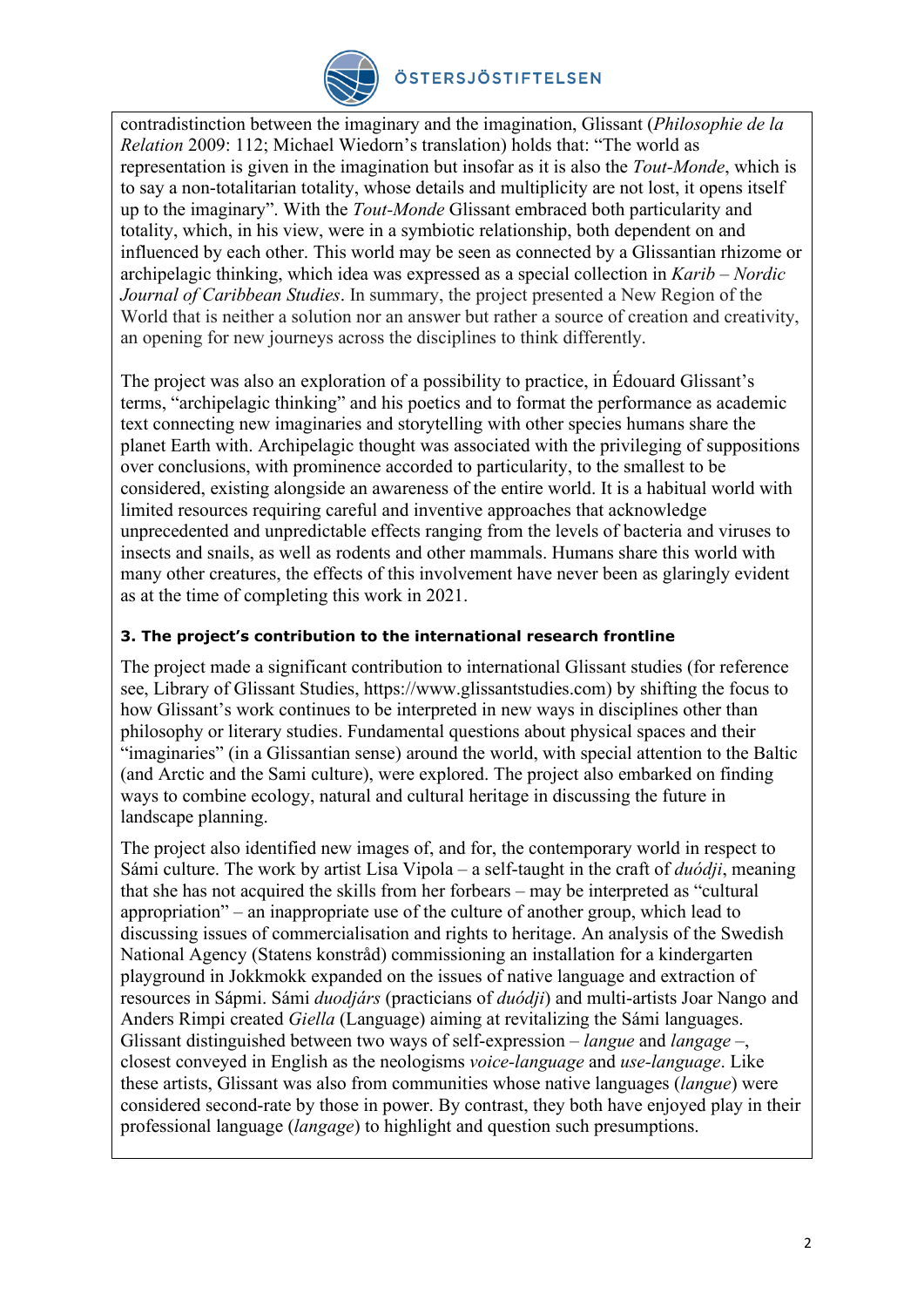

## ÖSTERSJÖSTIFTELSEN

Glissant's archipelagic thinking was connected to the concept of edgeland in order to highlight the aspect of any place being the centre or a vantage point, and on the edge, simultaneously. The town of Paldiski – the Baltic Port – bordering the Gulf of Finland, may be seen as such remarkable Glissantian vantage point from which to draw attention to the creation and persistence of the 'imaginaire' that Glissant argued binds people as much as economic transactions. The port is both closed (as a military base or due to customs regulations) and open as a harbour. Thus, it frames all kinds of flows of peoples, materials and policies, yet it is on the edge literally and figuratively. In Paldiski, the imaginary seems independent of the physical environment, the past and future, and the people and thus a question – has Paldiski emerged because its geography and history encourage us to think in certain ways, or have they rather prohibited our thinking in other ways? – was formed as central in this research on human and non-human relations in time and space.

The applied and empirical part of the project also addressed the implications of different perceptions and demands on the landscape for a sustainable development of a socialecological system. In particular, it contributed to an understanding of transforming landscapes as carriers of heritage and to how different ecosystem services are related to and perceived by various stakeholders. Cultural landscapes were analysed through the lens of ecosystem services and planning practices. The case study focused on transformation of landscapes around the Stockholm region where recreational activities, such as horsekeeping, are replacing traditional agriculture. Horse-keepers' and local governments' perspectives in relation to new demands affecting the landscape were examined highlighting a need for integrative planning approach that accounts for the full range of ecosystem services and links cultural heritage with ecosystem functioning.

Connections between cultural heritage and landscapes were further explored through an analysis of heritage becoming a part in a planning process and the issues of indigenous land rights. This processual focus enabled discussing how landscapes, or landmarks, which are deemed worthy of preservation, relate to proposed development and the transformations of lifestyles in a case study of Arctic mining landscapes. The theme was further examined by analysing how culturally creative processes have systematically helped to sever indigenous peoples from their lands. This complexity was demonstrated through the story of the former Soviet gulag and mining town of Norilsk, regarded as a part of an archipelago and interpreted by Canadian filmmaker Françoise Jacob.

## **4. New research questions that the project has led to**

The synergy created by a cross-disciplinary approach may lead to new ways to tackle the issues of time and space, heritage creation and preservation as well as planning practices and to foster the study of literary, artistic and visual worlds and to think beyond the persisting conceptual barriers and scholarly divides of disciplines, as well as of text, image, and physical space.

Bridging the two approaches between the material and imaginary, the ways in which design and artifacts, as well as other material objects, influence the cultural and ecological ideas of heritage may be examined further to rejecting the binary oppositions, such as material and imagined in aiming at resilience and sustainability of the contemporary world.

#### **5. The contribution of the research to the knowledge of the Baltic Sea Region and Eastern Europe**

The project opened new areas, such as the former Soviet Union, and enforced others, such as the Nordic countries as colonial powers, for post-colonial studies. New connections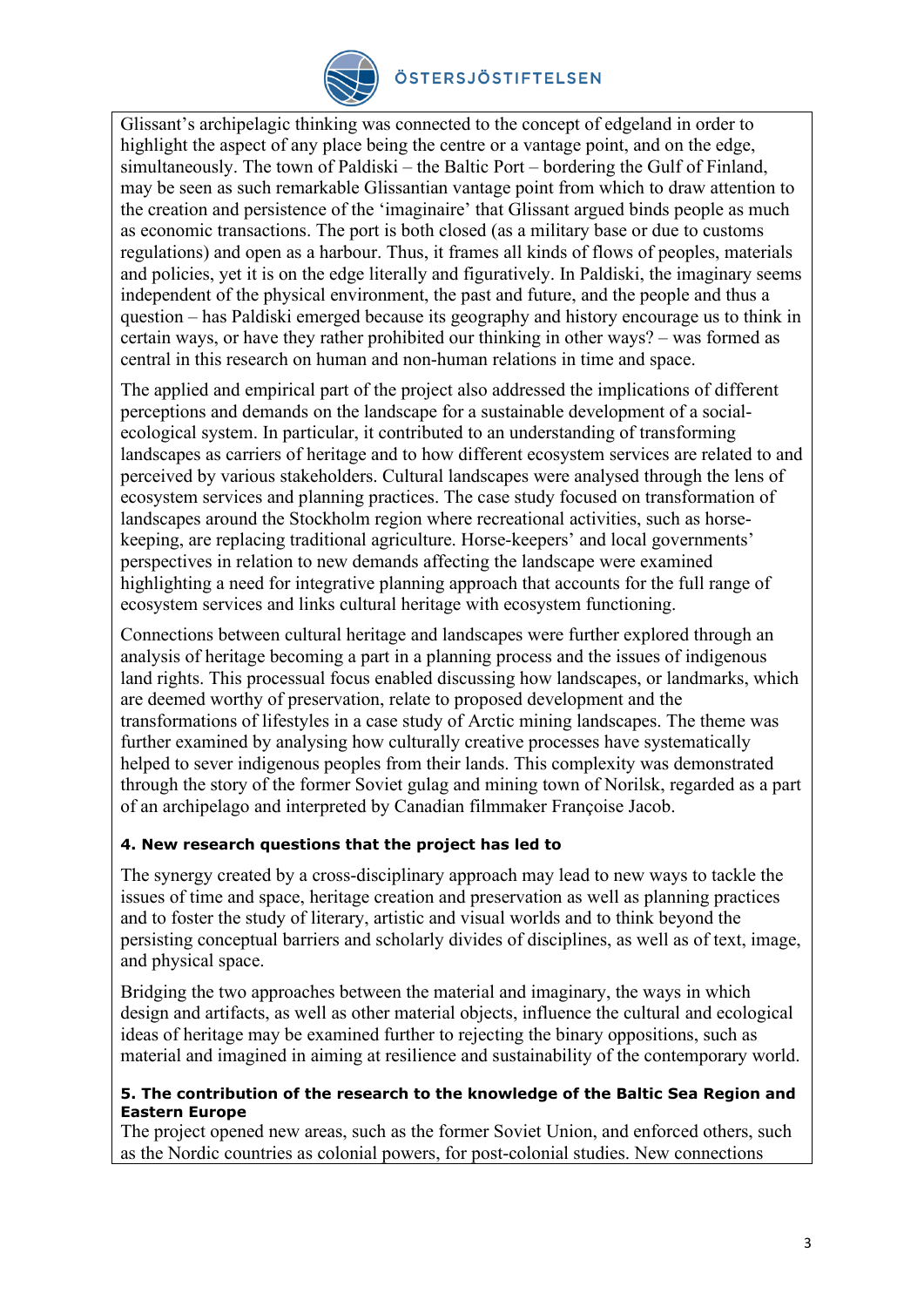

were made at a theoretical level while discussing rural and urban, land and sea, home and away, in and out for critically analysing such dichotomies.

#### **6. Dissemination of the results of the project within and outside the research community**

**Main project event and a special issue of an Open Access peer-reviewed journal** *Karib – Nordic Journal of Caribbean Studies* [\(https://www.karib.no/collections/special/poetics-of](https://www.karib.no/collections/special/poetics-of-space-archipelagos-and-wanderings/)[space-archipelagos-and-wanderings/\)](https://www.karib.no/collections/special/poetics-of-space-archipelagos-and-wanderings/) based on the presentations of a special **session** organised by Tiina Peil and Charlotte Bydler at the Royal Geographical Society – Institute of British Geographers Annual International Conference 'Geographical Landscapes / Changing Landscapes of Geography' held in 2018, in Cardiff, Wales, UK.

## **Peer-reviewed international publications in journals and books:**

- 1. Bydler, C 2017 Decolonial or Creolized Commons? Sámi Duodji in the Expanded Field. In: Aamold, S., Haugdal, E. & Angkjær Jørgensen, U. (eds) *Sámi Art and Aesthetics: Contemporary Perspectives*, 141–162. Aarhus: Aarhus University Press.
- 2. Bydler, C 2021 Lekens plats i en antropocen offentlighet: Om Vril Båt Sten/Fijfere Vanás Geađgi av Joar Nango och Anders Rimpi. In: Nilsson, H (ed.) Omförhandlingar: Den offentliga konstens roll efter millennieskiftet, pp. 105–116. Huddinge: Södertörns högskola,<http://www.diva-portal.org/smash/get/diva2:1614260/FULLTEXT01.pdf>
- 3. Dahlin, J 2021a The Continental Archipelago of Norilsk, *Karib – Nordic Journal for Caribbean Studies*, 6(1), DOI: <http://doi.org/10.16993/karib.84>
- 4. Dahlin, J 2021b Hur stor är en gruva? Överlappandeproblemområden i en handläggningsprocess, *Nordisk Administrativt Tidsskrift*, 98 (1) DOI: <https://doi.org/10.7577/nat.4270>
- 5. Hammer, M, Bonow, M, Petersson, M 2017 The role of horse keeping in transforming peri-urban landscapes: A case study from metropolitan Stockholm, Sweden, *Norsk Geografisk Tidsskrift – Norwegian Journal of Geography* 71 (3), pp. 146–158 https://doi.org/10.1080/00291951.2017.1340334
- 6. Hammer, M, Bonow, M, Petersson, M 2019 Perspectives on horse keeping and horse welfare in peri-urban landscapes. In: Bornemark, J., P. Andersson & U. Ekström von Essen (eds) *Equine Cultures in Transition. Ethical Questions*, pp. 240–256. London and New York: Routledge, Taylor and Francis.
- 7. Peil, T 2020 Home. *International Encyclopedia of Human Geography* 2nd ed., pp. 53–57. Oxford: Elsevier. <https://doi.org/10.1016/B978-0-08-102295-5.10193-3>
- 8. Peil, T 2021a A Town That Never Was Archipelagos, Edgelands, Imaginations. *Karib – Nordic Journal for Caribbean Studies*, 6(1), p.2. DOI: <http://doi.org/10.16993/karib.86>
- 9. Peil, T 2021b Ühe maja elulugu Fr. R. Kreutzwaldi 13 Tallinnas, *Tuna* 4: 43–61 https://www.ra.ee/tuna/2021-2/tuna-4-2021
- 10. Peil, T and Wiedorn, M 2021 Introduction: Poetics of Space Archipelagos & Wanderings. *Karib – Nordic Journal for Caribbean Studies*, 6(1), 1–4. DOI: <http://doi.org/10.16993/karib.78>